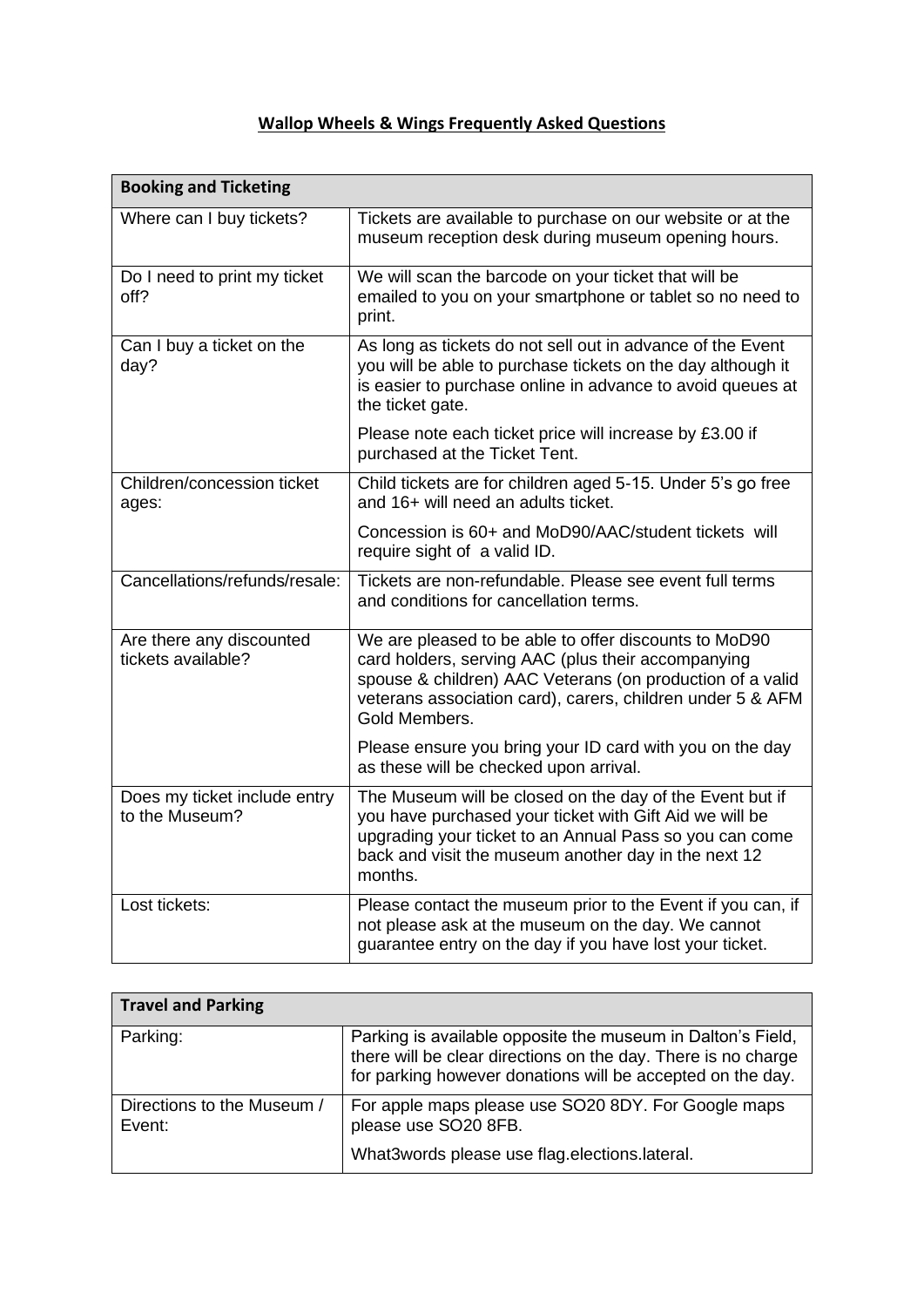|                                              | Full Museum address Army Flying Museum, Middle Wallop,<br>Stockbridge, Hampshire, SO20 8FB.                                                                    |
|----------------------------------------------|----------------------------------------------------------------------------------------------------------------------------------------------------------------|
| Accommodation / Camping<br>available nearby: | There are hotels in Andover, Stockbridge and Salisbury and<br>Romsey.                                                                                          |
|                                              | There are also a number of campsites locally.                                                                                                                  |
| Getting here by public<br>transport:         | There is a bus stop directly outside the museum bus<br>numbers 17, 85 and 87 run from Andover. Please check<br>bustimes.org/localities/Andover for timetables. |
|                                              | The nearest train station is Grateley.                                                                                                                         |
| Getting here by car:                         | Exit from the A303 is signposted Salisbury A343 (the A343<br>is the road number the Museum is located on)                                                      |

| <b>Attending the Event</b>             |                                                                                                                                                                                                                                                                                                                                        |  |
|----------------------------------------|----------------------------------------------------------------------------------------------------------------------------------------------------------------------------------------------------------------------------------------------------------------------------------------------------------------------------------------|--|
| What time does the Event<br>open?      | 10.00 for general ticket holders. If you wish to upgrade your<br>ticket to a photography ticket, then gates will open from<br>07.30am for aircraft arrival photography.                                                                                                                                                                |  |
| What time does the Event<br>finish?    | 16.30 - Aircrafts will be departing from 15.00 so don't forget<br>to look up!                                                                                                                                                                                                                                                          |  |
| Are dogs allowed to the<br>event?      | As the Event has a Live Airfield for the duration of the Event<br>it is not suitable for dogs to attend. No dogs apart from<br>assistance dogs will be permitted.                                                                                                                                                                      |  |
| Dress code:                            | This is an outdoor event, mainly on grass, flat shoes are<br>advised. Please check the weather forecast in advance and<br>bring appropriate all weather attire. As there will be classic<br>cars and aircrafts at the Event some visitors may choose to<br>dress in Vintage outfits, this is always appreciated but not<br>obligatory. |  |
| Security:                              | The safety and security of our visitors is of paramount<br>importance to us. If you see or hear of anything concerning,<br>please report to a member of staff and the appropriate<br>action will be taken.                                                                                                                             |  |
|                                        | Please do not bring sharp objects, alcohol or glass to the<br>Event, bag searches will be in operation on arrival.                                                                                                                                                                                                                     |  |
| Do I need to bring cash on<br>the day? | We cannot guarantee that stallholders will have card<br>payment facilities so bring cash just in case!                                                                                                                                                                                                                                 |  |
| Will I be able to pay by<br>card?      | The nearest cash machine is at the Co-op Food in<br>Stockbridge (5.3 miles away)                                                                                                                                                                                                                                                       |  |
|                                        | The Museum shop and catering will be taking card<br>payments but are unable to provide cash back.                                                                                                                                                                                                                                      |  |
| Eating and drinking:                   | There will be a wide selection of catering units available to<br>purchase food from on the day.                                                                                                                                                                                                                                        |  |